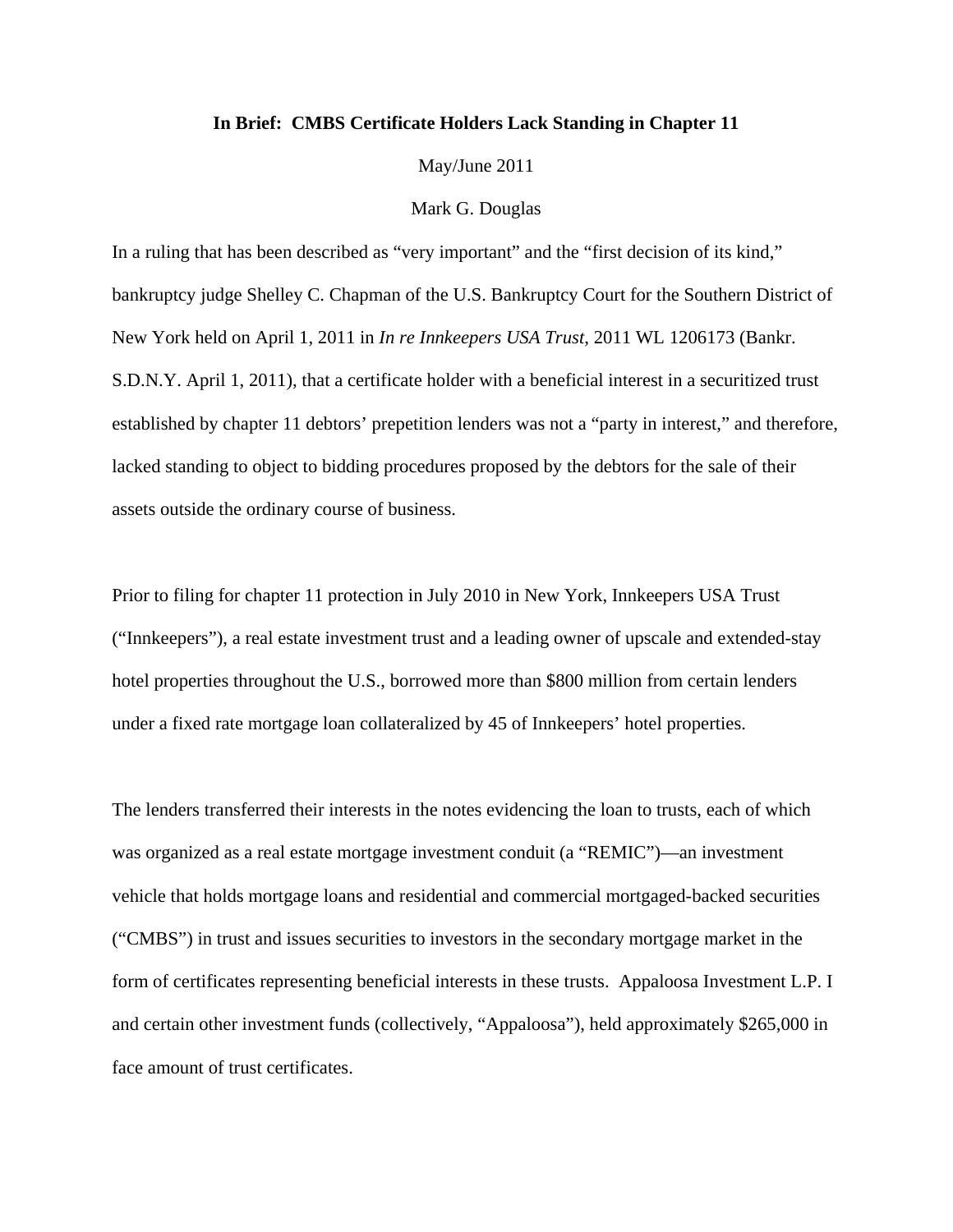REMICs are governed by pooling and servicing agreements that spell out in detail the duties of the servicers that are responsible for administering the loans and allocating cash flows to different classes of certificate holders. Typically, upon an event of default under a mortgage loan held by the REMIC, the servicing agreement provides that the loan shall be transferred to and administered by a so-called "special servicer" appointed to represent the interests of the certificate holders with respect to that loan.

Midland Loan Services ("Midland") acted as special servicer for the trusts in *Innkeepers*. Under the trust servicing agreements, certificate holders agreed to allow Midland to administer and service the loans in the certificate holders' collective best interests, including, where appropriate, to exercise remedies on behalf of the certificate holders. The servicing agreements also contained a standard "no action" clause prohibiting a certificate holder from instituting any suit, action, or proceeding under the servicing agreement or relating to loan unless: (i) a certificate holder gives the trustee written notice of a default under servicing agreement; and (ii) certificate holders holding at least 25% of the voting rights make a written request to the trustee to act, and the trustee neglects to do so for at least 60 days.

In January 2011, Innkeepers filed a motion for authority to sell substantially all of its assets under section 363(b) of the Bankruptcy Code, and sought court approval of bidding procedures. Appaloosa objected to the proposed bidding procedures, claiming, among other things, that they were "an impediment to competitive bidding" and "improperly mandate[d] terms of a plan of reorganization." Innkeepers and Midland responded by arguing that, in its capacity as holder of